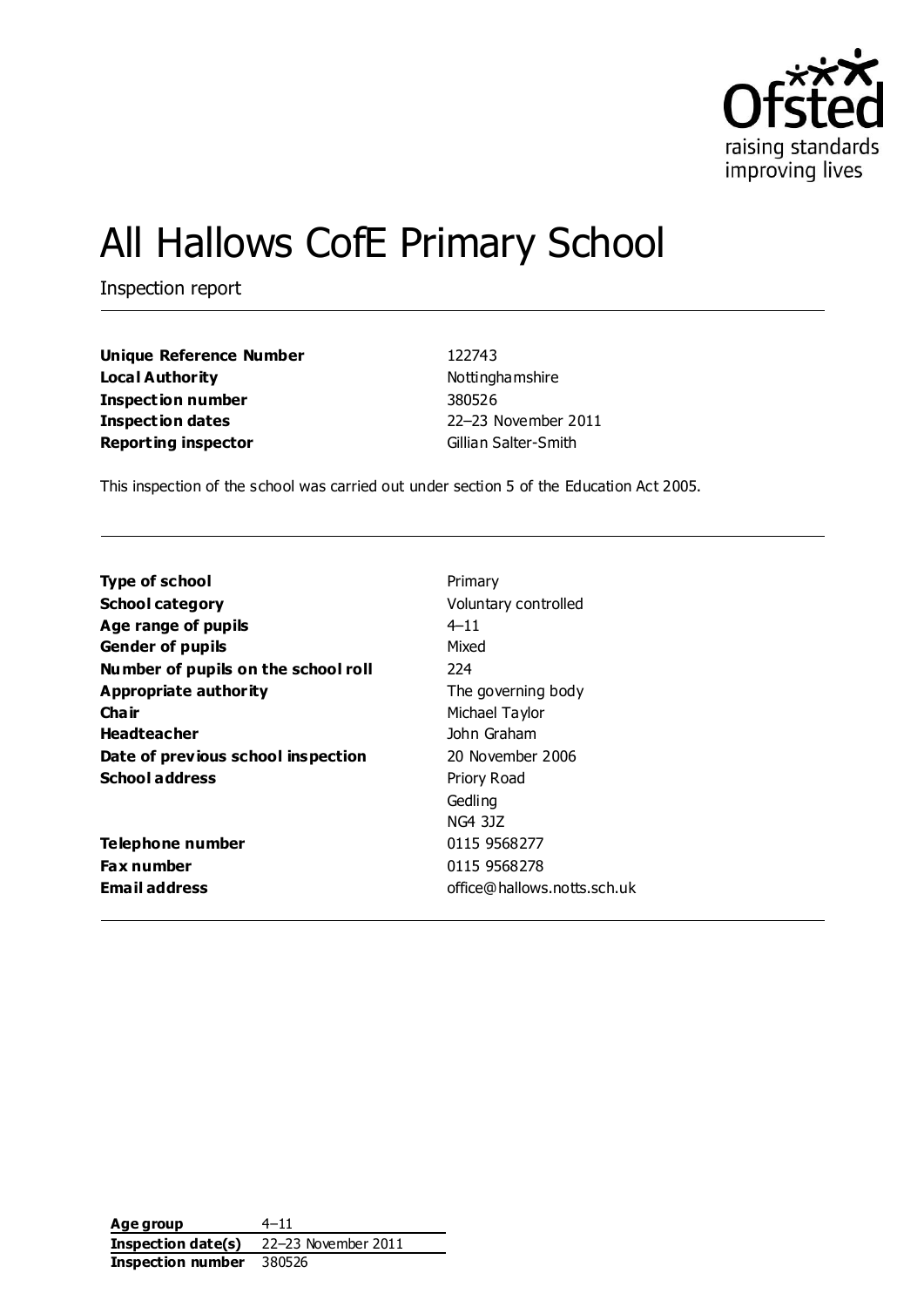The Office for Standards in Education, Children's Services and Skills (Ofsted) regulates and inspects to achieve excellence in the care of children and young people, and in education and skills for learners of all ages. It regulates and inspects childcare and children's social care, and inspects the Children and Family Court Advisory Support Service (Cafcass), schools, colleges, initial teacher training, work-based learning and skills training, adult and community learning, and education and training in prisons and other secure establishments. It assesses council children's services, and inspects services for looked after children, safeguarding and child protection.

Further copies of this report are obtainable from the school. Under the Education Act 2005, the school must provide a copy of this report free of charge to certain categories of people. A charge not exceeding the full cost of reproduction may be made for any other copies supplied.

If you would like a copy of this document in a different format, such as large print or Braille, please telephone 0300 123 4234, or email enquiries@ofsted.gov.uk.

You may copy all or parts of this document for non-commercial educational purposes, as long as you give details of the source and date of publication and do not alter the information in any way.

To receive regular email alerts about new publications, including surve y reports and school inspection reports, please visit our website and go to 'Subscribe'.

Piccadilly Gate Store St **Manchester** M1 2WD

T: 0300 123 4234 Textphone: 0161 618 8524 E: enquiries@ofsted.gov.uk W: www.ofsted.gov.uk

Ofsted

© Crown copyright 2011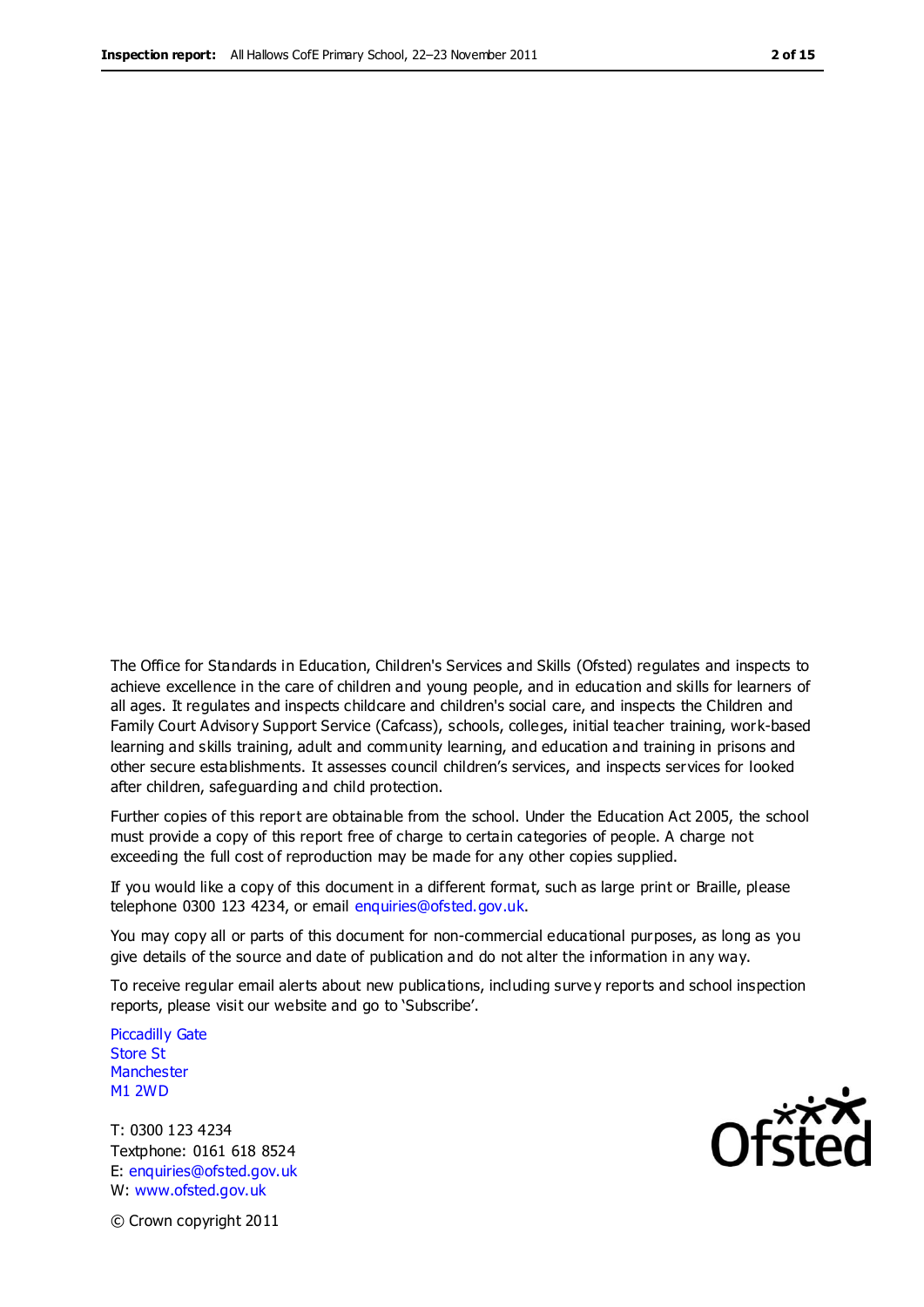# **Introduction**

This inspection was carried out by three additional inspectors. Inspectors observed parts of 15 lessons and eight teachers were seen. In addition, small-group sessions to develop pupils' understanding of letters and their sounds and support for pupils with special educational needs and/or disabilities, both in and out of the classroom, were visited. Some of these sessions were led by teaching assistants. Meetings were held with groups of pupils, members of the governing body, staff, leaders and the school's independent improvement adviser. Inspectors observed the school's work and looked at documentation, including the school's self-evaluation form, the school improvement plan, data on pupils' progress, the most recent report of the School Improvement Partner, policies and procedures relating to safeguarding and equality of opportunity, the community cohesion policy and action plan, and the headteacher's report to the governing body. Inspectors analysed 66 questionnaires returned by parents and carers in addition to those received from pupils and staff.

The inspection team reviewed many aspects of the school's work. It looked in detail at a number of key areas.

- Are progress and achievement sufficiently strong to be outstanding overall, especially in writing for boys and for pupils with special educational needs and/or disabilities?
- Are teaching and the use of assessment consistently effective enough to bring about outstanding learning and progress?
- To what extent does the Investors in Pupils programme lead to strong outcomes in pupils' personal development?
- How good is children's progress in the Reception class, particularly in communication, language and literacy?
- To what extent does the action taken by leaders bring about and sustain improvements in pupils' achievement and provision and is the school's judgement of outstanding justified?

# **Information about the school**

All Hallows is an average-sized primary school. The proportion of pupils known to be eligible for free school meals is below the national average. The proportion of pupils with special educational needs and/or disabilities is below average, as is the proportion with a statement of special educational needs. Most pupils are of White British heritage. A few pupils are from minority ethnic backgrounds; none of these pupils speak English as an additional language. The school hosts the All Hallows Kabin childcare. The provision is privately run and is subject to a separate inspection and report.

Awards achieved by the school include Investor in Pupils – Outstanding accreditation International School - Bronze, Healthy School - Gold, Investors in People and the Football Association Charter.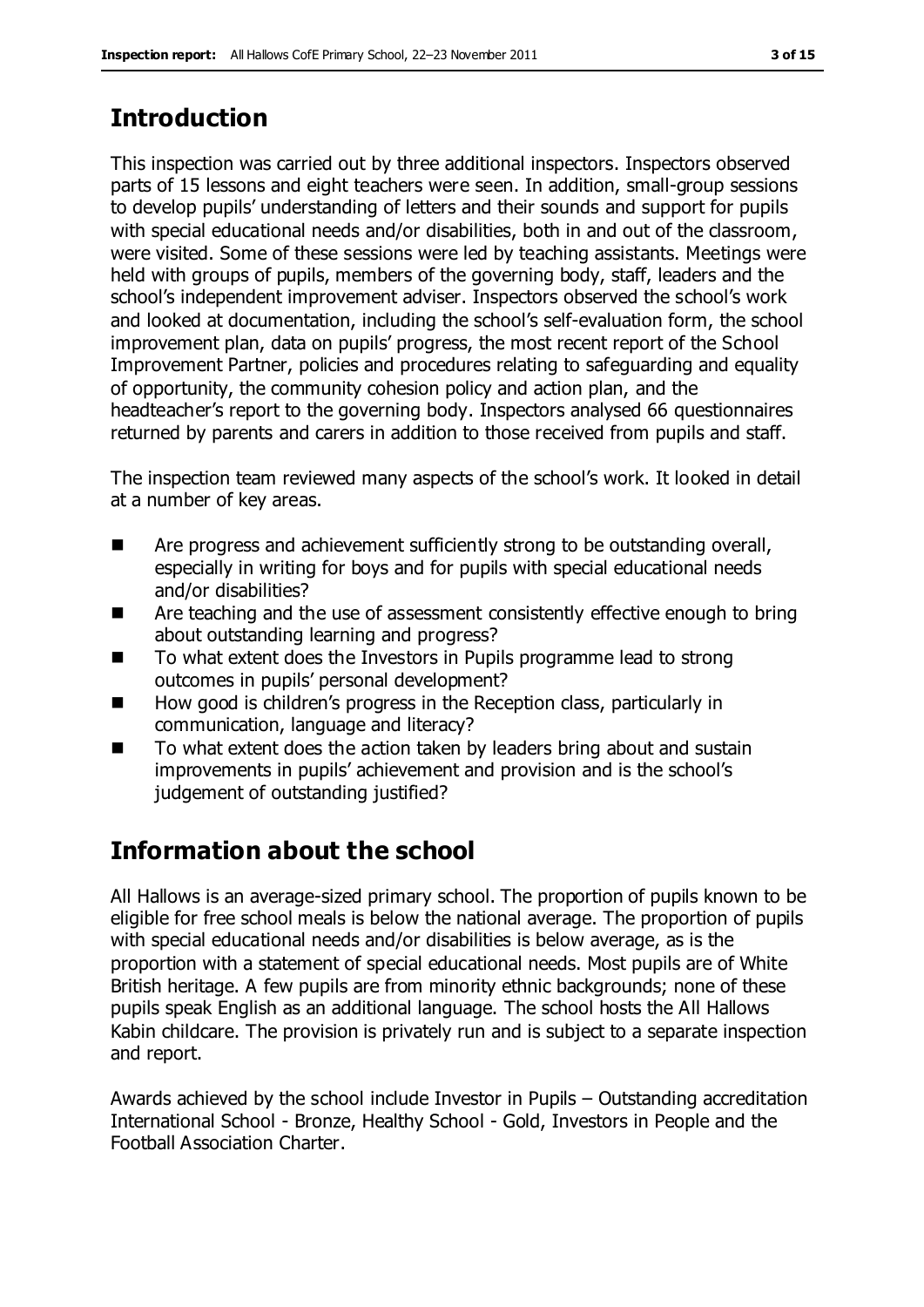## **Inspection judgements**

| Overall effectiveness: how good is the school?  |  |
|-------------------------------------------------|--|
| The school's capacity for sustained improvement |  |

### **Main findings**

All Hallows is an outstanding school. A remarkably positive ethos of warmth, respect and high aspiration for every child is underpinned by strong moral values and exceptional commitment to equality of opportunity. This powerful ethos is immediately evident in the highly courteous and considerate behaviour of pupils and the respectful relationships within the school community.

Pupils' terrific enthusiasm and fascination for learning, and their enjoyment of all that the school offers are reflected in their outstanding academic achievement and personal development and their high rate of attendance. Pupils make an excellent contribution to their own and the wider communities, not least through the large part they play in creating this outstanding school. They have enormous pride in their school and are enthusiastically involved in an exceptional range of activities to improve it, taking on a wide range of responsibilities with extraordinary maturity. Pupils' outstanding skills of leadership and collaboration, alongside the application of very secure basic skills in many areas of school life prepare them superbly well for their future lives. Pupils show great sensitivity towards others, and are deeply thoughtful, taking a keen interest in ethical and moral issues. A very positive understanding of the diversity of communities and the need to challenge racism is supported by the outstanding provision of community cohesion. Overall, pupils' spiritual, moral, social and cultural development is outstanding.

Arrangements for safeguarding pupils are outstanding; the care, support and guidance provided by staff for every pupil, including those whose circumstances make them more vulnerable, are highly effective. Together, these help pupils to feel extremely safe and secure in school, happy and ready to learn. Very carefully tailored support for pupils with special educational needs and/or disabilities, and highly effective partnership with local providers, contributes to their outstanding progress. Parents and carers are highly supportive of the school's work and are exceptionally well involved in supporting their children's learning. Excellent teaching, first-rate marking and target setting, closely matched to different needs, together with an exciting and innovative curriculum promote outstanding learning and progress.

Since the previous inspection, exceptionally strong leadership at all levels and highly effective teamwork have improved many aspects of school effectiveness and in particular teaching, learning and pupils' achievement. The outstanding senior leaders and governing body are relentless in seeking improvements and there is no complacency. They are aware of the many strengths in the work in the Early Years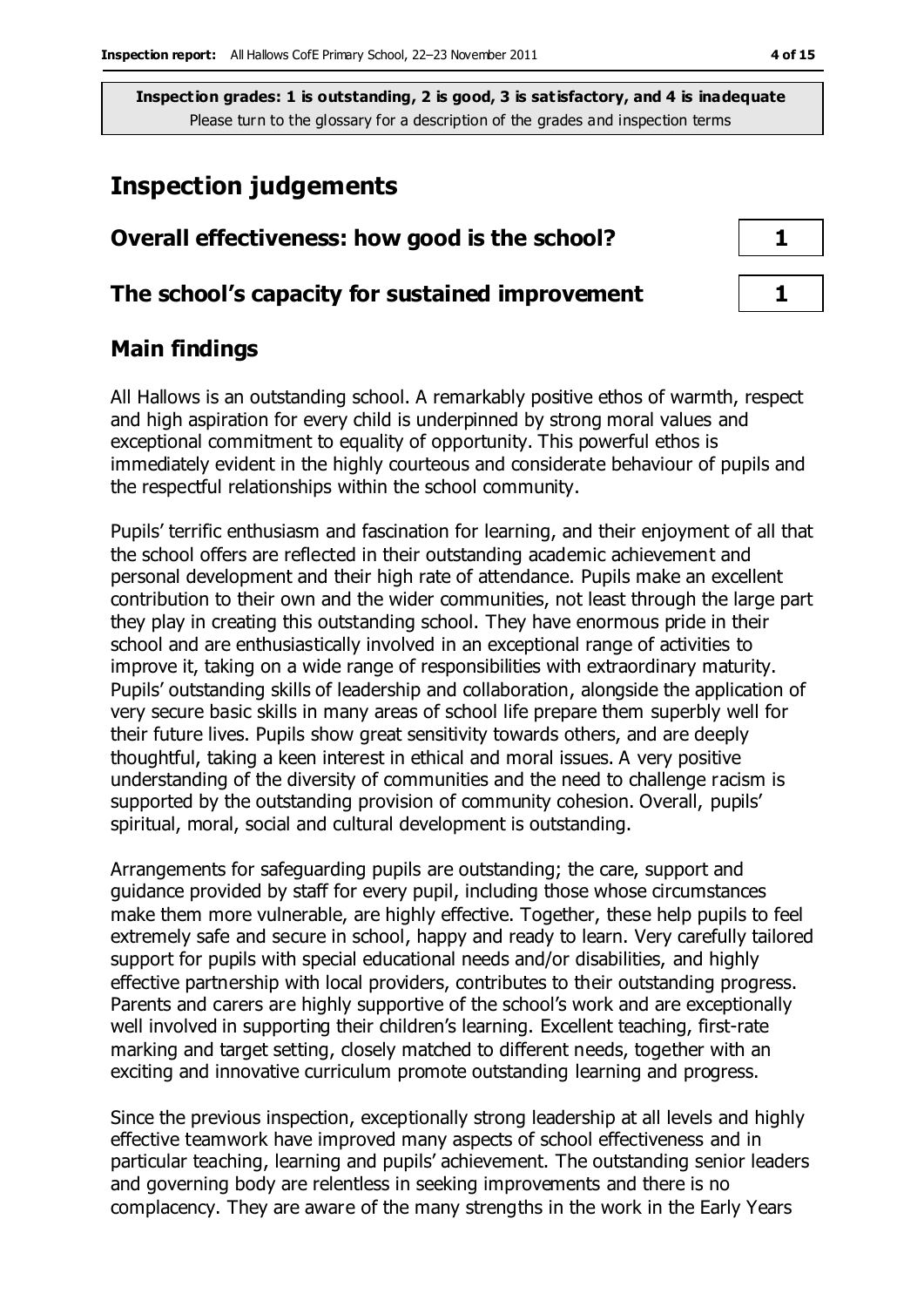Foundation Stage, but also recognise some limitations in provision, in particular the physical nature of the outdoor facilities. Self-evaluation, though sometimes modest, is highly rigorous and identifies the right priorities. This, together with the school's track record of improvement, demonstrates outstanding capacity to improve further. The school provides outstanding value for money.

#### **What does the school need to do to improve further?**

- Further improve the quality of provision in the Early Years Foundation Stage by:
	- developing the outdoor area to provide a wider range of opportunities for physical development and to create access to a more natural and stimulating environment
	- improving the ratio of skilled practitioners to children to further support children's learning and progress.

#### **Outcomes for individuals and groups of pupils 1**

Pupils are exceptionally eager to learn. They enjoy carrying out research and working independently. They cooperate very successfully in pairs, for example when solving challenging mathematical problems in a Key Stage 2 lesson. They benefit a great deal from very well-structured opportunities for discussion, drama and role play, as was seen in a Key Stage 1 lesson when a pupil took on the role of 'Puss in Boots' and answered questions from their classmates about 'their' role in the story.

On entry to the Reception class, children's skills and abilities vary from year to year from being typical for their age to being below expectations. Boys' attainment on entry is often weak in writing. Children make good overall progress in the Reception class. As pupils move up the school and develop greater maturity, their progress accelerates considerably so that by the time they leave Year 6, attainment is above average and especially strong in mathematics. Much successful action is taken to accelerate progress in writing, particularly for boys. Year on year, the gap between boys and girls in writing is narrowing considerably and by Year 6, equal numbers of girls and boys reach above average levels. Since the last inspection, attainment and progress in mathematics have improved greatly with an increased focus on involving pupils in more practical problem-solving activities and regular assessment that informs teachers' planning precisely.

Pupils with special educational needs and/or disabilities make similarly outstanding progress to their peers. Their needs are identified quickly and precise individual education plans guide additional support by teachers and support staff. Parents and carers are fully involved by the school in supporting their children's needs.

Pupils have strong views on bullying and racism and report that the school is free of these and that they would not be tolerated. Pupils have an acute awareness of factors that contribute to their own safety in school and are involved in carrying out health and safety audits of the school with members of the governing body and staff.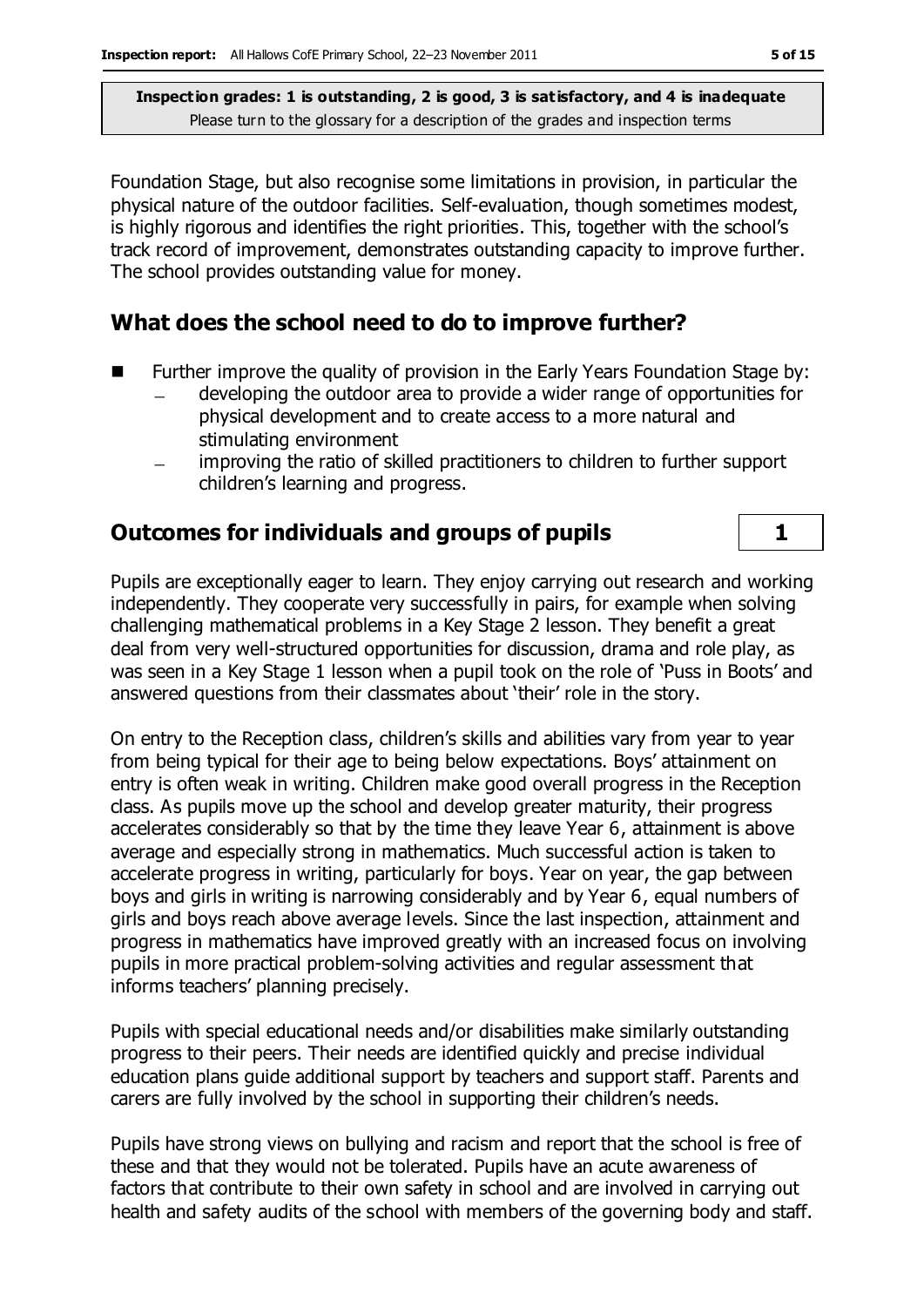Pupils' exemplary behaviour around the school and their especially positive attitudes to learning contribute very strongly to their considerable achievements. They are exceptionally considerate and always ready to help each other. Pupils have a strong voice in decisions about their learning and well-being. Their interaction with the local and wider community is substantial and highly valued. Pupils have a good understanding of the main factors that affect their health and can talk knowledgeably about healthy food and exercise.

These are the grades for pupils' outcomes

| Pupils' achievement and the extent to which they enjoy their learning                                                     |                |
|---------------------------------------------------------------------------------------------------------------------------|----------------|
| Taking into account:                                                                                                      |                |
| Pupils' attainment <sup>1</sup>                                                                                           | 2              |
| The quality of pupils' learning and their progress                                                                        |                |
| The quality of learning for pupils with special educational needs and/or disabilities<br>and their progress               |                |
| The extent to which pupils feel safe                                                                                      | 1              |
| Pupils' behaviour                                                                                                         |                |
| The extent to which pupils adopt healthy lifestyles                                                                       | $\overline{2}$ |
| The extent to which pupils contribute to the school and wider community                                                   | 1              |
| The extent to which pupils develop workplace and other skills that will<br>contribute to their future economic well-being | 1              |
| Taking into account:                                                                                                      |                |
| Pupils' attendance <sup>1</sup>                                                                                           |                |
| The extent of pupils' spiritual, moral, social and cultural development                                                   |                |

#### **How effective is the provision?**

Pupils say that lessons are really good fun with plenty of practical tasks that are interesting and challenging. Frequent assessment informs teachers' planning very closely. Consequently, tasks are precisely matched to pupils' different needs, build on their previous learning and ensure that they are fully challenged or supported. In a Key Stage 1 literacy lesson, the teacher's understanding of each child's precise point in learning meant that there was continual revisiting of pupils' understanding of letters and their sounds. Activities are well planned to interest and engage pupils, and lessons move on at a very good pace. Teachers' exceptionally strong subject knowledge is evident in their questioning to develop pupils' deeper understanding. Information and communication technology is extremely well used so that pupils are involved in interacting with computer programmes to support their learning both in school and at home. Marking and target setting are exceptionally useful to pupils because they set out next steps in learning for every individual very clearly and give well-deserved praise and rewards. Pupils with special educational needs and/or

 $\overline{a}$ <sup>1</sup> The grades for attainment and attendance are: 1 is high; 2 is above average; 3 is broadly average; and 4 is low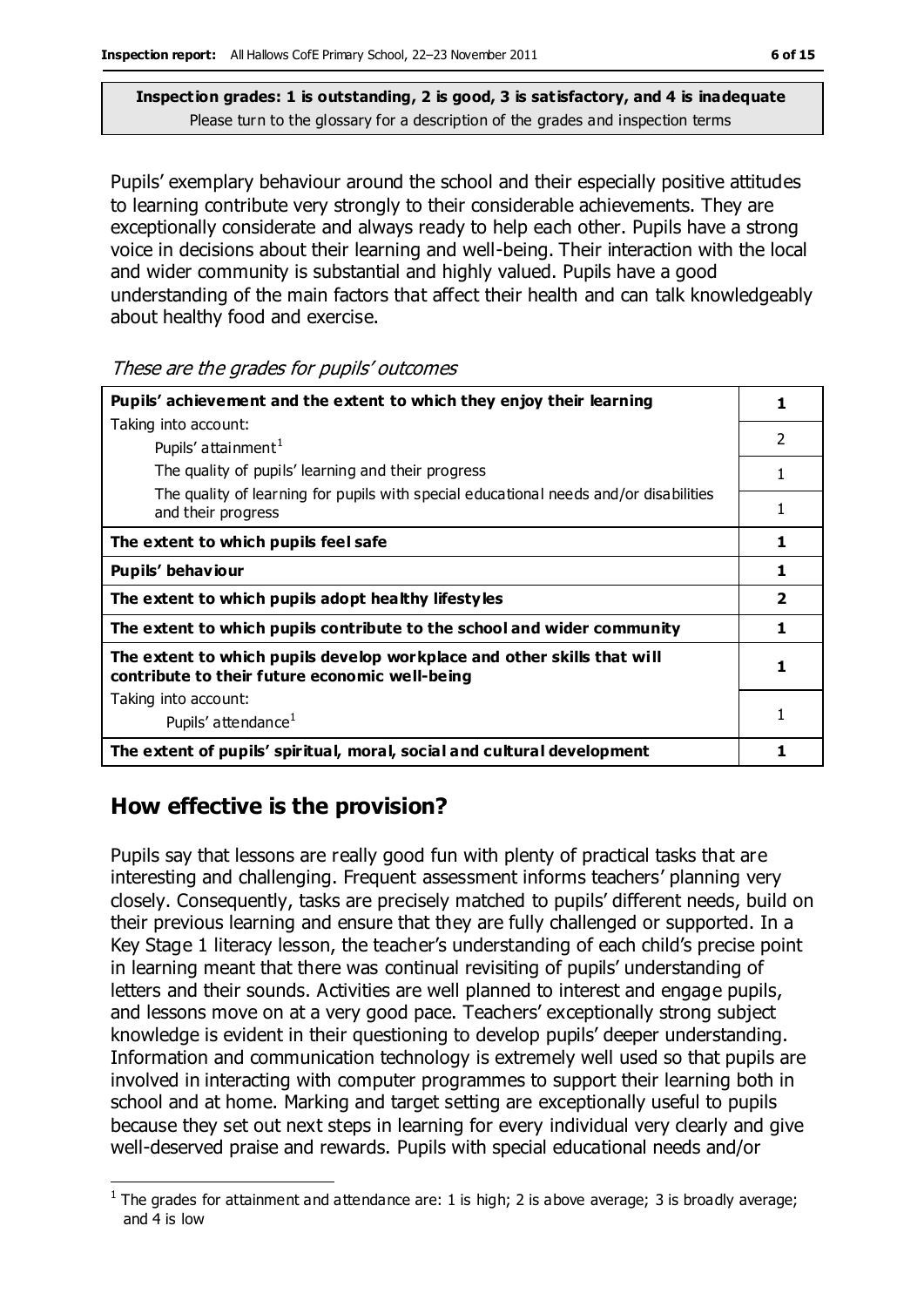disabilities enjoy and benefit a great deal from the carefully planned individual support they receive, responding very positively to closely targeted activities to develop their learning.

The curriculum meets pupils' differing needs and interests exceptionally well and leads to outstanding achievement. Progression in literacy, numeracy and ICT is very well planned. The many exciting visits and visitors linked to topics and themes enrich the curriculum and promote memorable experiences. They give pupils plenty of opportunities to practise basic skills. For example, the extended writing of Year 5 pupils reflected great sensitivity to the plight of others in their work on the Second World War following a visit to the holocaust museum. A superb range of extracurricular activities contribute significantly to pupils' personal and academic achievement. The school's innovative approach to pupils' development though the Investors in Pupils programme is highly successful in involving pupils meaningfully in decision making throughout the school, and developing their wider personal and social skills.

The school is an exceptionally warm and welcoming environment for pupils and their families. 'Caring and sharing' are central to all the work of the school and the commitment to supporting every pupil is deeply embedded. Pupils are known as individuals by the staff and are entirely confident that they will advise them effectively, value their views and support them to make the best of opportunities offered. Highly pro-active work with parents and carers, and collaboration with key partner agencies enables pupils whose circumstances make them more vulnerable to be happy, settled and prosper. This ensures that they are able to make the most of all that the school has to offer.

| The quality of teaching                                                                                    |  |
|------------------------------------------------------------------------------------------------------------|--|
| Taking into account:                                                                                       |  |
| The use of assessment to support learning                                                                  |  |
| The extent to which the curriculum meets pupils' needs, including, where<br>relevant, through partnerships |  |
| The effectiveness of care, guidance and support                                                            |  |

These are the grades for the quality of provision

#### **How effective are leadership and management?**

The headteacher, strongly supported by leaders and staff, inspires a clear common purpose and sets high expectations and challenging goals. Leaders work exceptionally well with teams of staff to ensure a strong focus on raising pupils' achievement as well as ensuring that the school's special ethos of respect is maintained. Staff morale is very high and all members of the school's community are highly valued for their contribution. Systems to support school improvement are very well embedded. Action taken is highly successful in improving pupils' overall achievement and personal development. Performance management for all staff is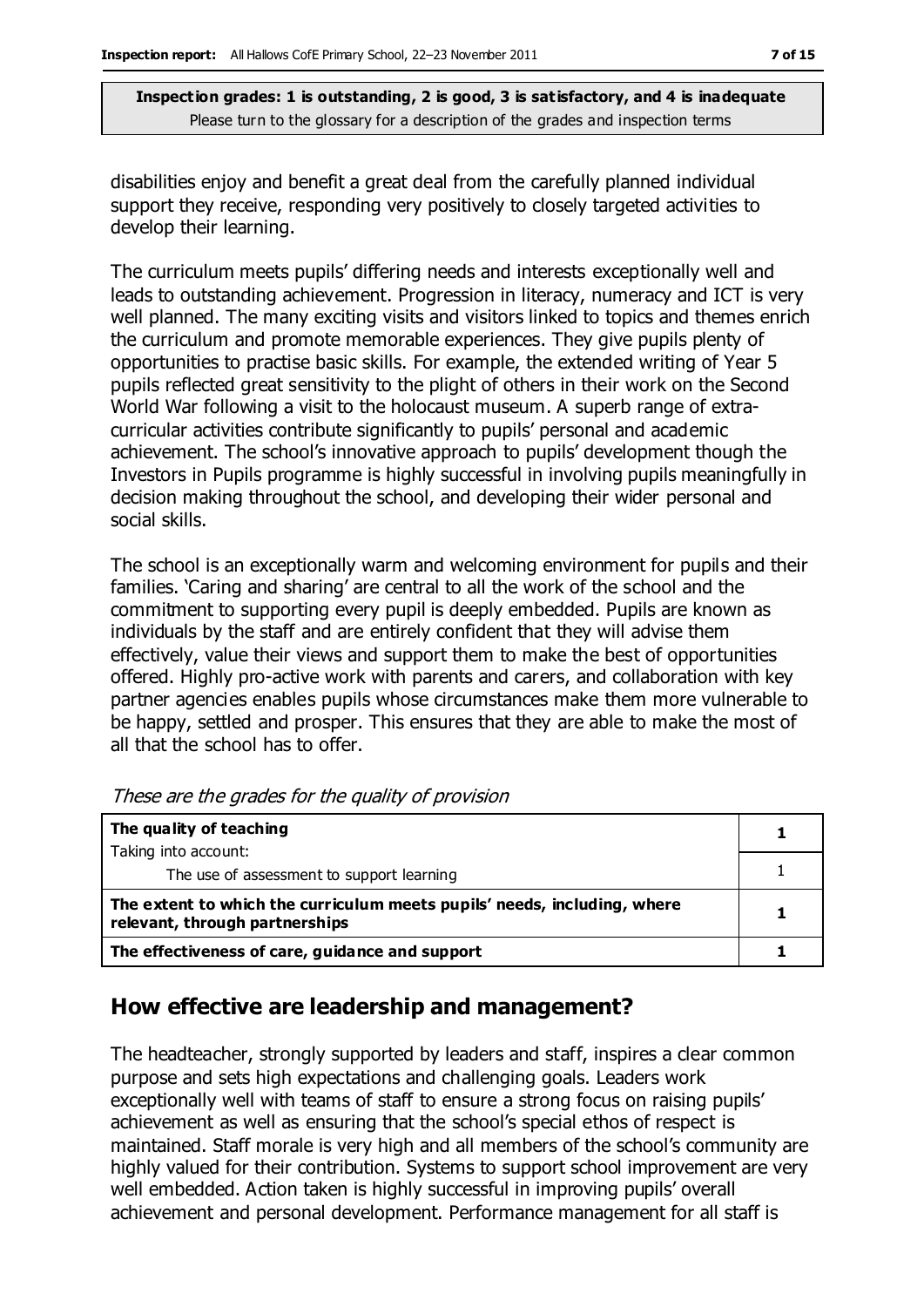tightly focused on accelerating progress for targeted pupils and all staff are held to close to account. Professional development is linked very closely to identified priorities and the school works in highly effective partnership with a family of schools to share expertise.

The governing body makes an exceptional contribution to the work and direction of the school. Members of the governing body are highly experienced and bring a wealth of expertise to their role. They are ambitious for the school and very well organised. They hold leaders closely to account through rigorous monitoring and evaluation. They take close account of the views of pupils, parents and carers. The governing body is highly vigorous in keeping pupils and staff safe. Arrangements for safeguarding are extremely strong and pervade all that the school does. Policies, procedures and training for child protection are very robust. Rigorous risk assessments of all activities are carried out regularly and pupils are involved alongside staff.

The school is totally committed to promoting equality of opportunity and tackling discrimination. Very close tracking of the progress of different groups of pupils ensures that differences are reducing very rapidly. The work towards the Stephen Lawrence Award is developing pupils' strong moral values and respect for people's differences.

Community cohesion is exceptionally well planned, based on an insightful evaluation of the school's place in the local, national and global communities. Links with schools in different communities nationally and globally give pupils many opportunities to understand people from backgrounds, religions and cultures different from their own.

The school has well-established and highly positive relationships with parents and carers. Communication with them is excellent: staff are approachable and readily available. Many workshops and activities are arranged to help parents and carers to support their children's learning.

| The effectiveness of leadership and management in embedding ambition and<br>driving improvement                                                                     |   |
|---------------------------------------------------------------------------------------------------------------------------------------------------------------------|---|
| Taking into account:                                                                                                                                                |   |
| The leadership and management of teaching and learning                                                                                                              |   |
| The effectiveness of the governing body in challenging and supporting the<br>school so that weaknesses are tackled decisively and statutory responsibilities<br>met |   |
| The effectiveness of the school's engagement with parents and carers                                                                                                | 1 |
| The effectiveness of partnerships in promoting learning and well-being                                                                                              |   |
| The effectiveness with which the school promotes equality of opportunity and<br>tackles discrimination                                                              |   |
| The effectiveness of safeguarding procedures                                                                                                                        |   |

These are the grades for leadership and management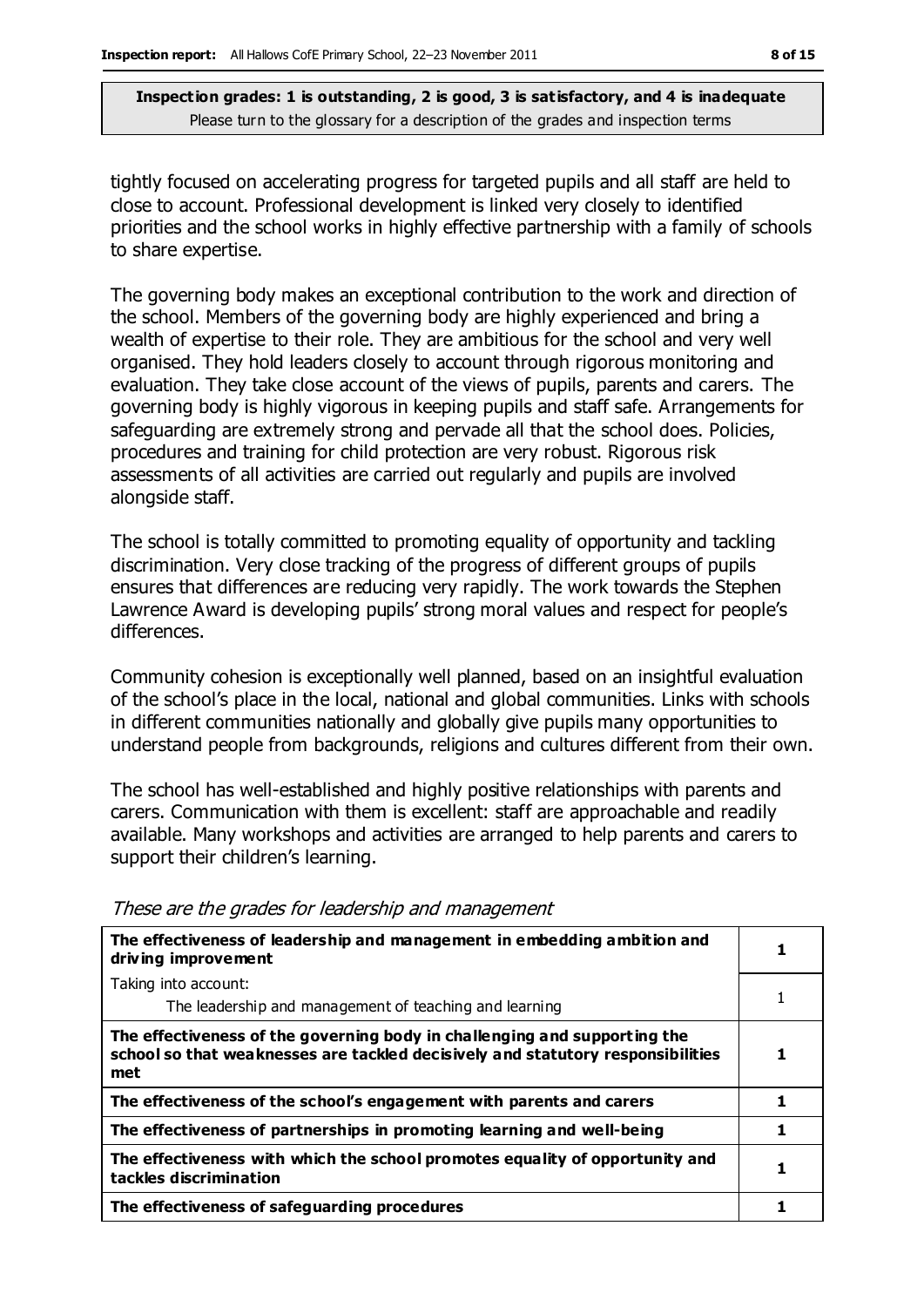| The effectiveness with which the school promotes community cohesion                     |  |
|-----------------------------------------------------------------------------------------|--|
| The effectiveness with which the school deploys resources to achieve value for<br>money |  |

## **Early Years Foundation Stage**

Children are very happy and secure in the Reception class. They behave well, show a keen interest in a wide range of activities and enjoy opportunities to choose what to do. They show confidence and a strong sense of being safe. They make good progress in their personal development, accepting responsibility and playing well together. Relationships with adults are excellent. Activities are well planned and a highly engaging teaching style enthuses the children. The indoor area is wellresourced and provides a motivating and welcoming learning environment. The outdoor area available is well used but it is limited in its space and nature. Opportunities for physical development in more natural and stimulating surroundings are restricted. Teachers and most adults have a good understanding of the learning and development of children of this age, but there is not always a full complement of skilled staff available at certain times to support the very effective teaching. Interactions between staff and children are well focused on developing good speaking and listening skills and encouraging children's imaginative ideas. Staff are well informed by rigorous on-going assessment of children's development. There is a determined and successful focus on improving children's early writing and reading skills, particularly those of boys. Children make good progress from their staring points, including in communication, language and literacy. Relationships with parents and carers are excellent and staff work closely with them to support their children's learning. Strong and effective leadership recognises what needs to be done and there is determination and ambition to improve provision. Leaders ensure that pupils are very safe and secure.

| Overall effectiveness of the Early Years Foundation Stage                    |  |
|------------------------------------------------------------------------------|--|
| Taking into account:                                                         |  |
| Outcomes for children in the Early Years Foundation Stage                    |  |
| The quality of provision in the Early Years Foundation Stage                 |  |
| The effectiveness of leadership and management of the Early Years Foundation |  |
| Stage                                                                        |  |

These are the grades for the Early Years Foundation Stage

## **Views of parents and carers**

The proportion of parents and carers returning the questionnaire was close to the average for primary schools. The questionnaires show that parents and carers are highly supportive of the school's work. As well as agreeing with all the statements, over one third included very positive comments. These included reference to the school's highly positive school ethos, the dedication of the headteacher and all staff,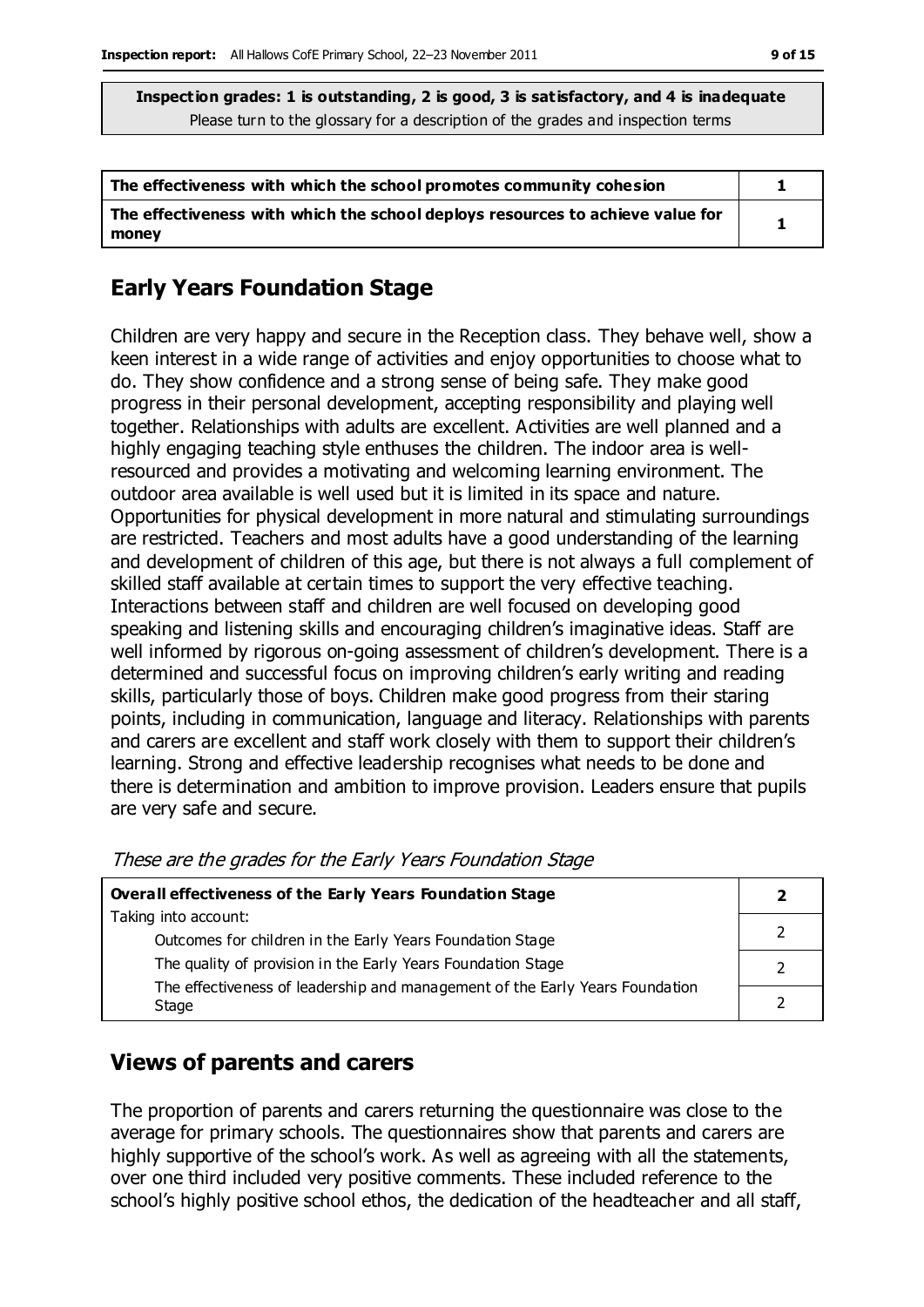the excellent care, guidance and support provided for every pupil, the highly positive relationships with parents and carers, and their children's love of school and learning. Inspectors found much evidence to support these positive views.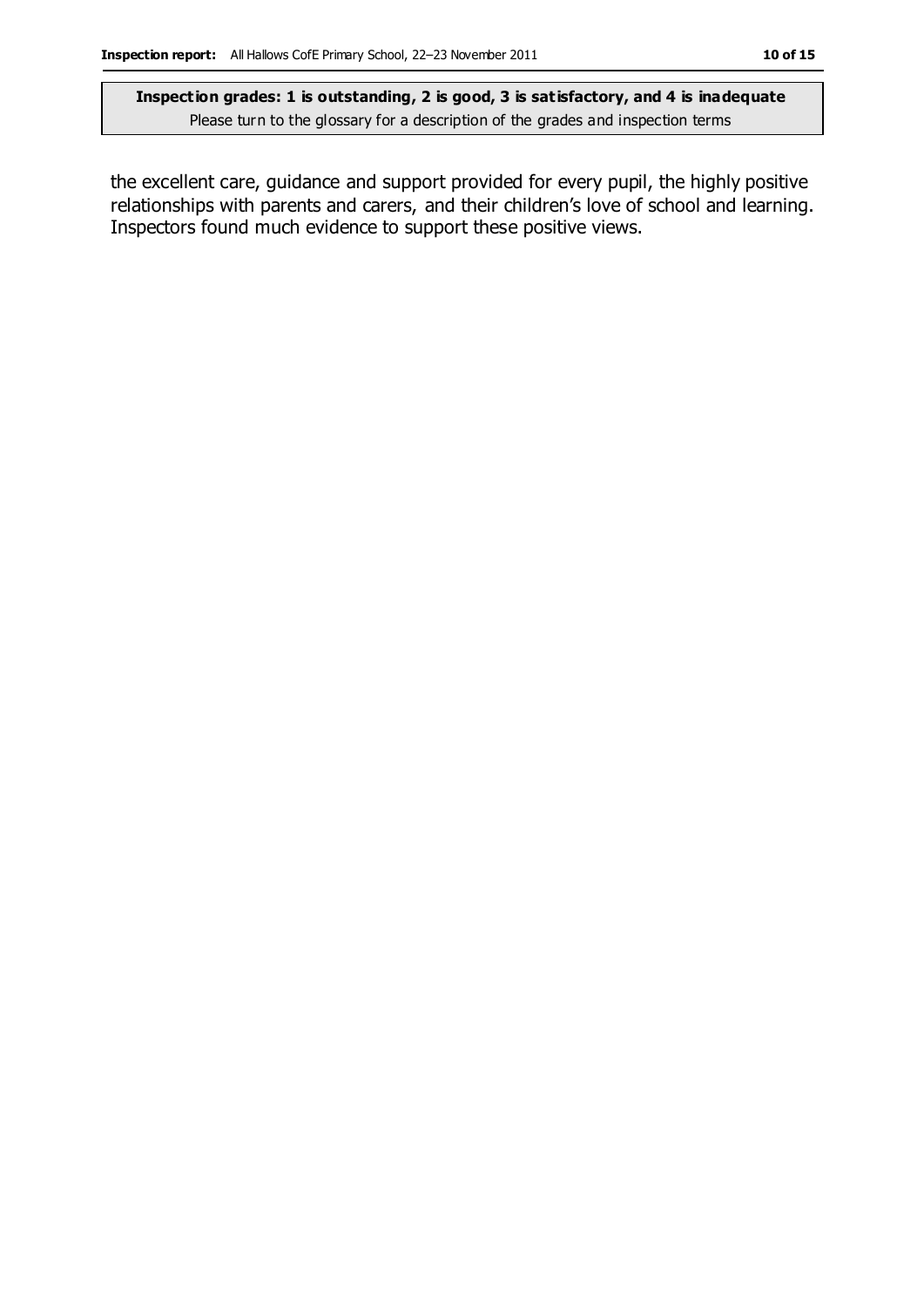#### **Responses from parents and carers to Ofsted's questionnaire**

Ofsted invited all the registered parents and carers of pupils registered at All Hallows CofE Primary School to complete a questionnaire about their views of the school.

In the questionnaire, parents and carers were asked to record how strongly they agreed with 13 statements about the school.

The inspection team received 66 completed questionnaires by the end of the on-site inspection. In total, there are 224 pupils registered at the school.

| <b>Statements</b>                                                                                                                                                                                                                                       | <b>Strongly</b><br>agree |               | Agree        |               | <b>Disagree</b> |               | <b>Strongly</b><br>disagree |               |
|---------------------------------------------------------------------------------------------------------------------------------------------------------------------------------------------------------------------------------------------------------|--------------------------|---------------|--------------|---------------|-----------------|---------------|-----------------------------|---------------|
|                                                                                                                                                                                                                                                         | <b>Total</b>             | $\frac{1}{2}$ | <b>Total</b> | $\frac{1}{2}$ | <b>Total</b>    | $\frac{1}{2}$ | <b>Total</b>                | $\frac{1}{2}$ |
| My child enjoys school                                                                                                                                                                                                                                  | 53                       | 80            | 13           | 20            | 0               | 0             | $\mathbf 0$                 | $\mathbf 0$   |
| The school keeps my child<br>safe                                                                                                                                                                                                                       | 51                       | 77            | 15           | 23            | $\mathbf{0}$    | $\mathbf 0$   | $\mathbf 0$                 | $\mathbf 0$   |
| The school informs me about<br>my child's progress                                                                                                                                                                                                      | 47                       | 71            | 19           | 29            | $\mathbf 0$     | $\mathbf 0$   | $\mathbf 0$                 | $\mathbf 0$   |
| My child is making enough<br>progress at this school                                                                                                                                                                                                    | 48                       | 73            | 18           | 27            | 0               | 0             | $\mathbf 0$                 | $\mathbf 0$   |
| The teaching is good at this<br>school                                                                                                                                                                                                                  | 57                       | 86            | 9            | 14            | 0               | $\mathbf 0$   | $\mathbf 0$                 | $\mathbf 0$   |
| The school helps me to<br>support my child's learning                                                                                                                                                                                                   | 53                       | 80            | 13           | 20            | 0               | $\Omega$      | $\Omega$                    | $\mathbf 0$   |
| The school helps my child to<br>have a healthy lifestyle                                                                                                                                                                                                | 54                       | 82            | 12           | 18            | $\pmb{0}$       | $\mathbf 0$   | $\mathbf 0$                 | $\mathbf 0$   |
| The school makes sure that<br>my child is well prepared for<br>the future (for example<br>changing year group,<br>changing school, and for<br>children who are finishing<br>school, entering further or<br>higher education, or entering<br>employment) | 38                       | 58            | 25           | 38            | 0               | $\mathbf 0$   | $\mathbf{0}$                | 0             |
| The school meets my child's<br>particular needs                                                                                                                                                                                                         | 52                       | 79            | 13           | 20            | $\mathbf{0}$    | $\mathbf 0$   | $\mathbf 0$                 | $\mathbf 0$   |
| The school deals effectively<br>with unacceptable behaviour                                                                                                                                                                                             | 43                       | 65            | 22           | 33            | 0               | 0             | $\mathbf 0$                 | $\mathbf 0$   |
| The school takes account of<br>my suggestions and<br>concerns                                                                                                                                                                                           | 43                       | 65            | 21           | 32            | $\mathbf 0$     | $\mathbf 0$   | $\mathbf 0$                 | $\mathbf 0$   |
| The school is led and<br>managed effectively                                                                                                                                                                                                            | 61                       | 92            | 5            | 8             | $\pmb{0}$       | $\mathbf 0$   | $\mathbf 0$                 | $\mathbf 0$   |
| Overall, I am happy with my<br>child's experience at this<br>school                                                                                                                                                                                     | 61                       | 92            | 5            | 8             | 0               | $\mathbf 0$   | $\mathbf 0$                 | 0             |

The table above summarises the responses that parents and carers made to each statement. The percentages indicate the proportion of parents and carers giving that response out of the total number of completed questionnaires. Where one or more parents and carers chose not to answer a particular question, the percentages will not add up to 100%.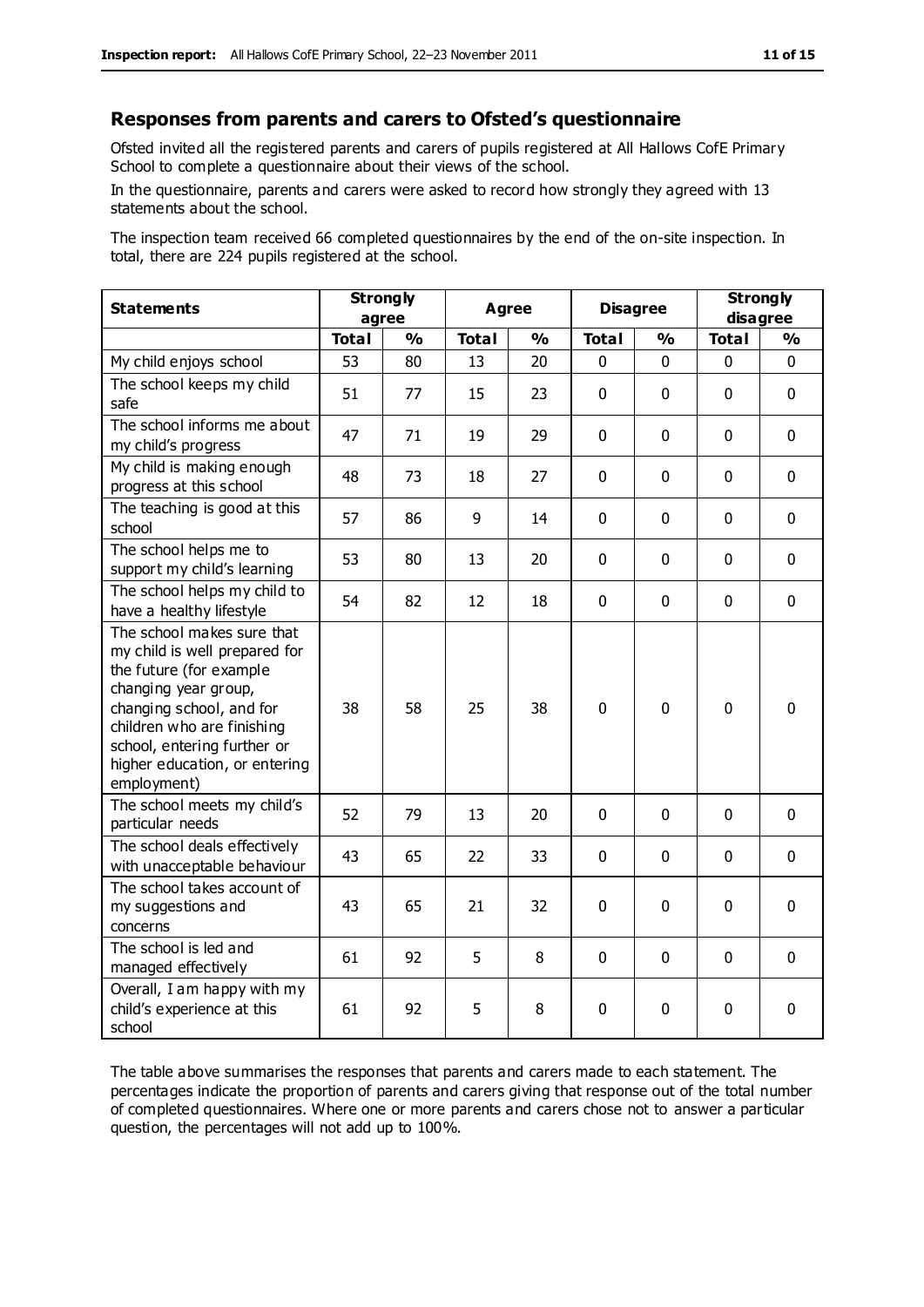## **Glossary**

#### **What inspection judgements mean**

| Grade   | <b>Judgement</b> | <b>Description</b>                                                                                                                                                                                                               |
|---------|------------------|----------------------------------------------------------------------------------------------------------------------------------------------------------------------------------------------------------------------------------|
| Grade 1 | Outstanding      | These features are highly effective. An outstanding<br>school provides exceptionally well for all its pupils' needs.                                                                                                             |
| Grade 2 | Good             | These are very positive features of a school. A school<br>that is good is serving its pupils well.                                                                                                                               |
| Grade 3 | Satisfactory     | These features are of reasonable quality. A satisfactory<br>school is providing adequately for its pupils.                                                                                                                       |
| Grade 4 | Inadequate       | These features are not of an acceptable standard. An<br>inadequate school needs to make significant<br>improvement in order to meet the needs of its pupils.<br>Ofsted inspectors will make further visits until it<br>improves. |

#### **Overall effectiveness of schools**

|                       | Overall effectiveness judgement (percentage of schools) |      |                     |                   |
|-----------------------|---------------------------------------------------------|------|---------------------|-------------------|
| <b>Type of school</b> | <b>Outstanding</b>                                      | Good | <b>Satisfactory</b> | <b>Inadequate</b> |
| Nursery schools       | 43                                                      | 47   | 10                  |                   |
| Primary schools       | 6                                                       | 46   | 42                  |                   |
| Secondary             | 14                                                      | 36   | 41                  |                   |
| schools               |                                                         |      |                     |                   |
| Sixth forms           | 15                                                      | 42   | 41                  | 3                 |
| Special schools       | 30                                                      | 48   | 19                  |                   |
| Pupil referral        | 14                                                      | 50   | 31                  |                   |
| units                 |                                                         |      |                     |                   |
| All schools           | 10                                                      | 44   | 39                  |                   |

New school inspection arrangements were introduced on 1 September 2009. This means that inspectors now make some additional judgements that were not made previously.

The data in the table above are for the period 1 September 2010 to 08 April 2011 and are consistent with the latest published official statistics about maintained school inspection outcomes (see [www.ofsted.gov.uk\)](http://www.ofsted.gov.uk/).

The sample of schools inspected during 2010/11 was not representative of all schools nationally, as weaker schools are inspected more frequently than good or outstanding schools.

Percentages are rounded and do not always add exactly to 100.

Sixth form figures reflect the judgements made for the overall effectiveness of the sixth form in secondary schools, special schools and pupil referral units.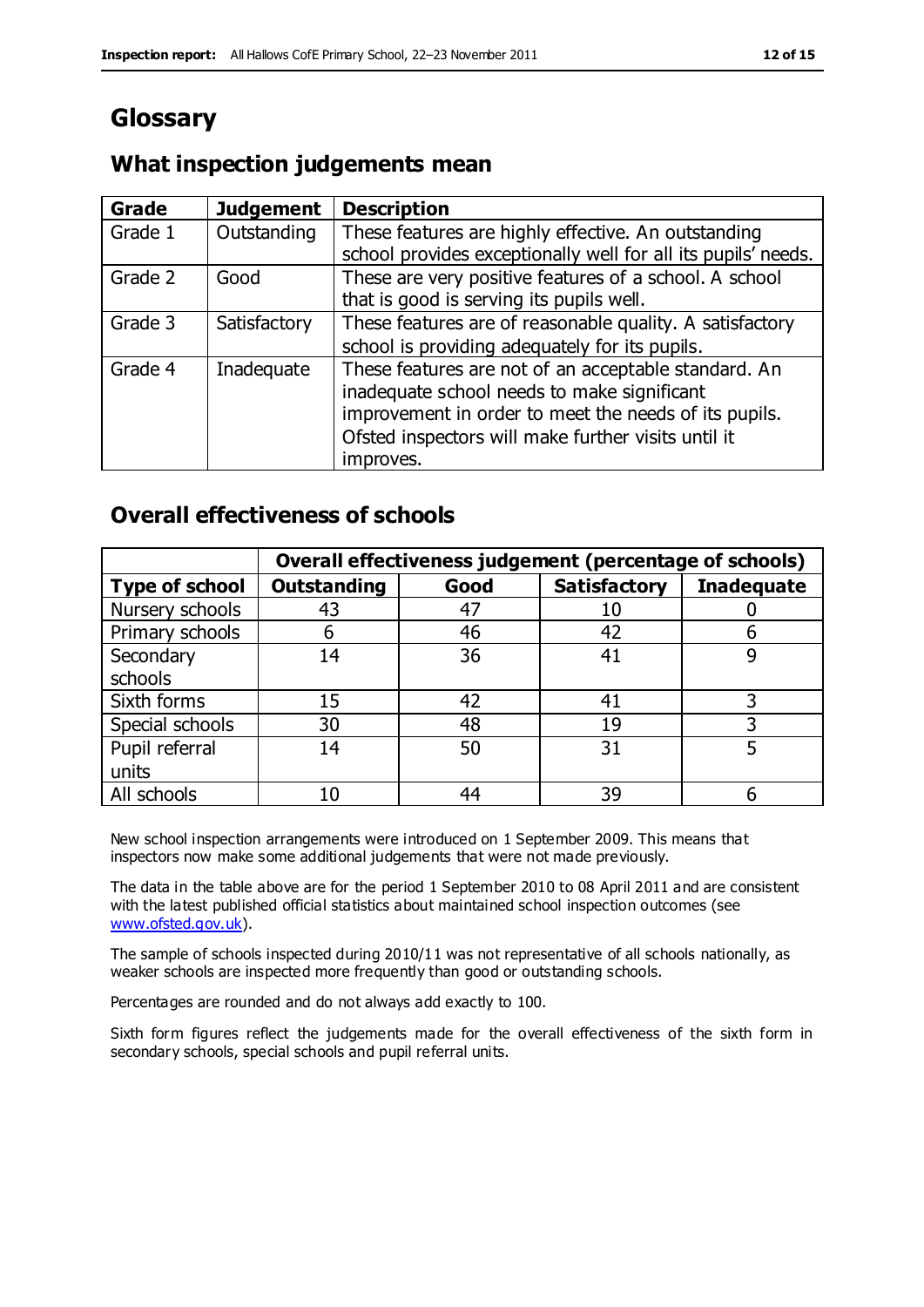# **Common terminology used by inspectors**

| Achievement:               | the progress and success of a pupil in their<br>learning, development or training.                                                                                                                                                                                                                                           |  |  |
|----------------------------|------------------------------------------------------------------------------------------------------------------------------------------------------------------------------------------------------------------------------------------------------------------------------------------------------------------------------|--|--|
| Attainment:                | the standard of the pupils' work shown by test and<br>examination results and in lessons.                                                                                                                                                                                                                                    |  |  |
| Capacity to improve:       | the proven ability of the school to continue<br>improving. Inspectors base this judgement on what<br>the school has accomplished so far and on the<br>quality of its systems to maintain improvement.                                                                                                                        |  |  |
| Leadership and management: | the contribution of all the staff with responsibilities,<br>not just the headteacher, to identifying priorities,<br>directing and motivating staff and running the<br>school.                                                                                                                                                |  |  |
| Learning:                  | how well pupils acquire knowledge, develop their<br>understanding, learn and practise skills and are<br>developing their competence as learners.                                                                                                                                                                             |  |  |
| Overall effectiveness:     | inspectors form a judgement on a school's overall<br>effectiveness based on the findings from their<br>inspection of the school. The following judgements,<br>in particular, influence what the overall<br>effectiveness judgement will be.                                                                                  |  |  |
|                            | The school's capacity for sustained<br>×<br>improvement.<br>Outcomes for individuals and groups of<br>п<br>pupils.<br>The quality of teaching.<br>The extent to which the curriculum meets<br>pupils' needs, including, where relevant,<br>through partnerships.<br>The effectiveness of care, guidance and<br>ш<br>support. |  |  |
| Progress:                  | the rate at which pupils are learning in lessons and<br>over longer periods of time. It is often measured<br>by comparing the pupils' attainment at the end of a<br>key stage with their attainment when they started.                                                                                                       |  |  |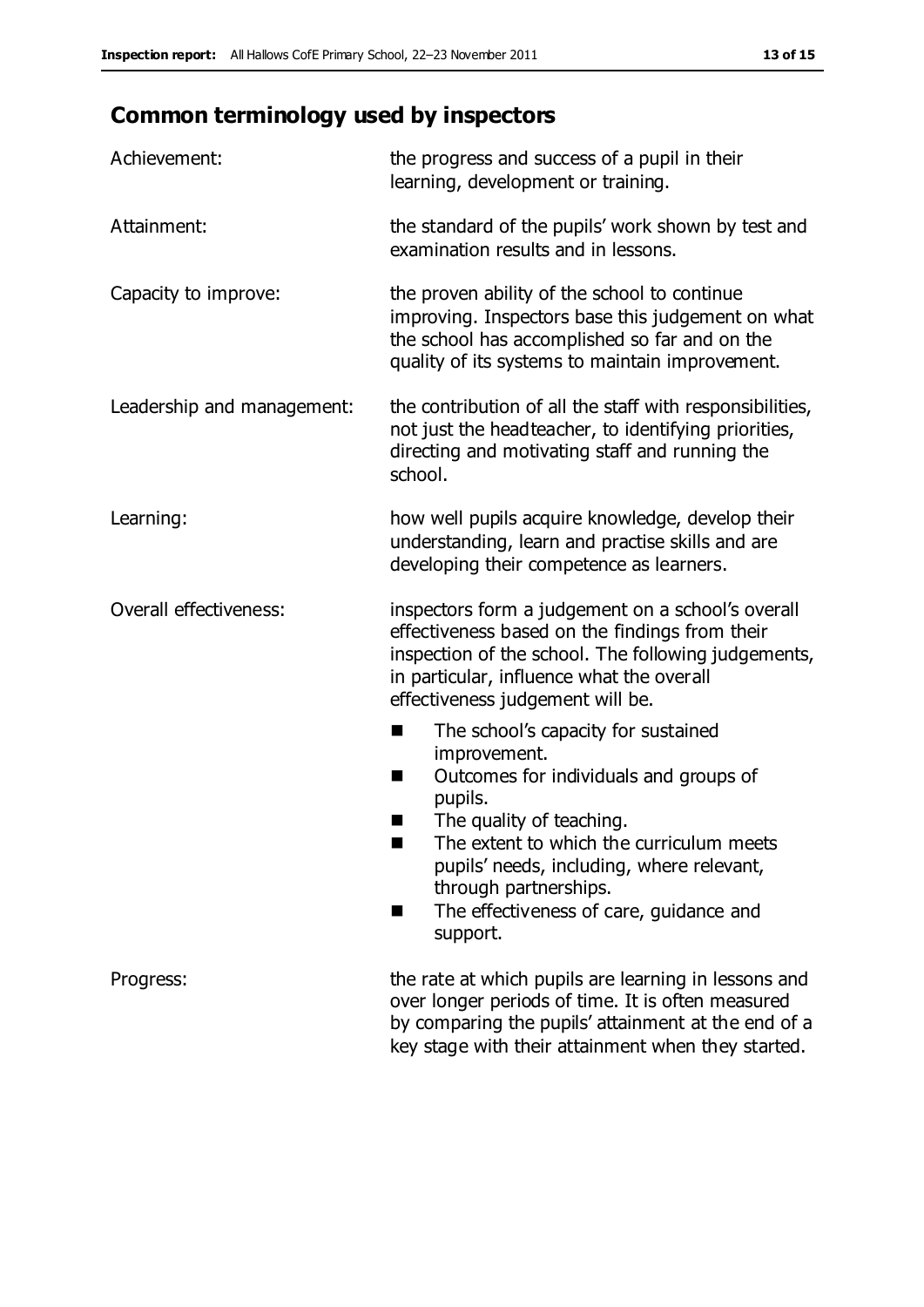#### **This letter is provided for the school, parents and carers to share with their children. It describes Ofsted's main findings from the inspection of their school.**



24 November 2011

Dear Pupils

#### **Inspection of All Hallows CofE Primary School, Gedling, NG4 3JZ**

Thank you for the extremely warm welcome you gave to me and the team. You are very fortunate to go to an outstanding school that ensures that you achieve your very best. Your teachers make sure that you are amazingly well taught and enjoy exciting and stimulating activities so that you make outstanding progress. All the staff know you extremely well. You say that you are very safe and exceptionally well prepared to tackle learning.

The way you are all involved in making many decisions about the school and helping to organise and run the school is very special indeed. This is helping you to become useful citizens ready to play a valuable part not only in your school but in the wider world. Something else that is very important about All Hallows is the way that everyone in the school thinks about how to respect each other. This is helping you to become sensitive and kind and understand all sorts of people who may be different from yourselves.

Your headteacher, leaders and the governing body all do an excellent job in looking for ways to improve the school. This ensures that you are able to enjoy school and do your best. There is just one area of the school that we have asked them to look at more closely. Children in the Reception class love school and enjoy themselves enormously. However, the outdoor area where the children play and learn is not as pleasant and stimulating as most other areas of the school. Your headteacher and governing body are very eager to see what they can do to improve it.

I wish you all the very best for the future. Do continue to work hard and enjoy school and all that it has to offer you.

Yours sincerely

Gillian Salter-Smith Lead inspector